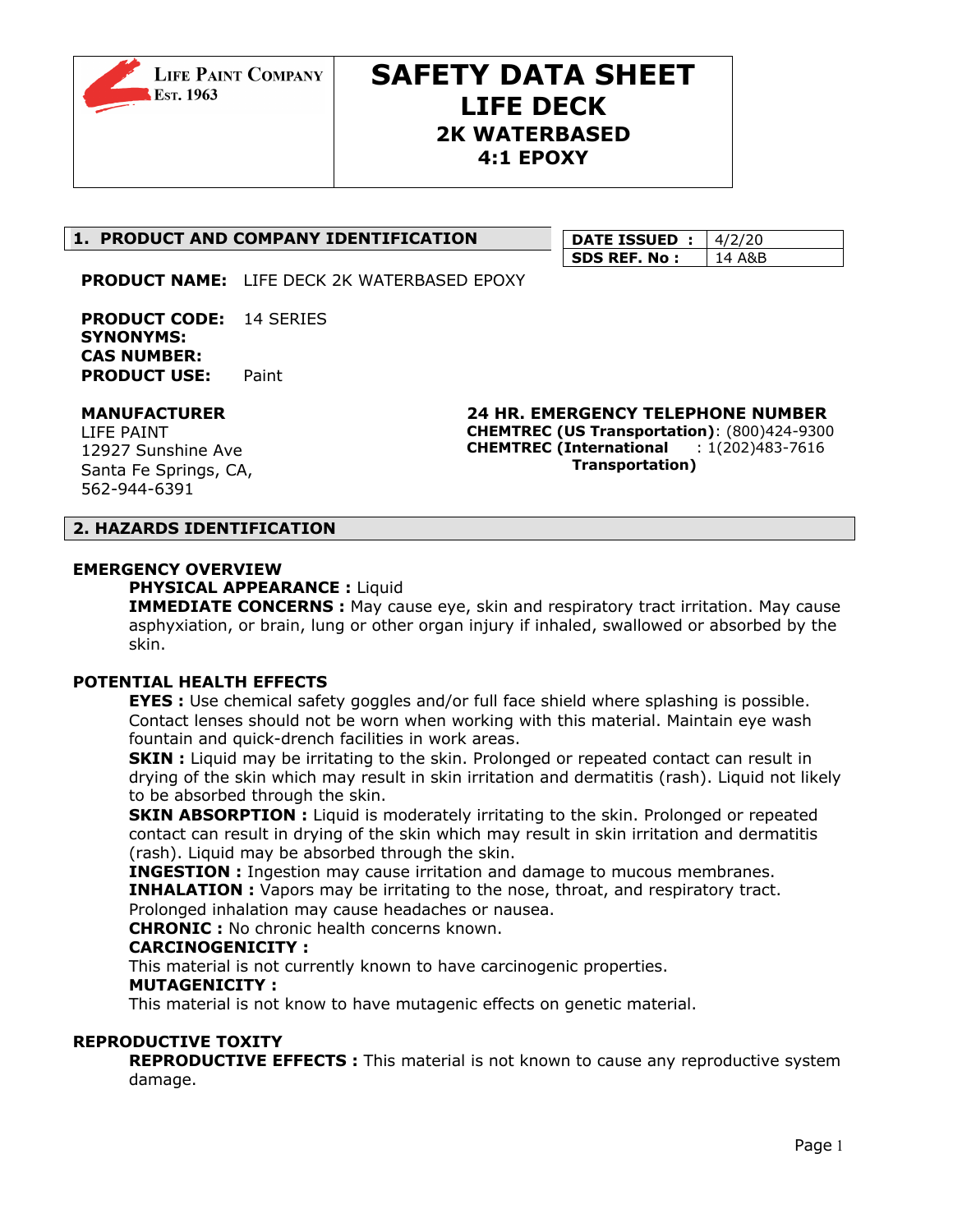

### **TERATOGENIC EFFECTS :**

This material is not known to contain any teratogenic substances. **IRRITANCY:**

This material may cause irritation to the eyes, skin, and respiratory tract. Use correct PPE when handling this material.

## **CLASSIFICATION :**

**PICTOGRAMS :**



## **SIGNAL WORD :** WARNING

#### **HAZARD STATEMENTS :**

H315 Causes skin irritation.

H317 May cause an allergic skin reaction.

H319 Causes serious eye irritation.

H411 Toxic to aquatic life with long lasting effects.

## **PRECAUTIONARY STATEMENTS :** P264 Wash thoroughly after handling.

P273 Avoid release to the environment.

P280 Wear protective gloves/ protective clothing/ eye protection/ face protection.

P302 + P352 IF ON SKIN: Wash with plenty of soap and water.

P333 + P313 If skin irritation or rash occurs: Get medical advice/attention.

## **3. COMPOSITION/INFORMATION ON INGREDIENTS**

| REPORTABLE COMPONENTS   | CAS NUMBER     | <b>WEIGHT PERCENT</b> |
|-------------------------|----------------|-----------------------|
|                         |                |                       |
| <b>Butyl Cellosolve</b> | $111 - 76 - 2$ | $\leq 5$              |

No toxic chemical(s) subject to the reporting requirements of section 313 of Title III and of 40 CFR 372.

The FORMULATION OF THIS PRODUCT DOES NOT CONTAIN CHEMICALS KNOWN TO THE STATE OF CALIFORNIA TO CAUSE CANCER AND BIRTH DEFECTS OR OTHER REPRODUCTIVE HARM."

#### **4. FIRST AID MEASURES**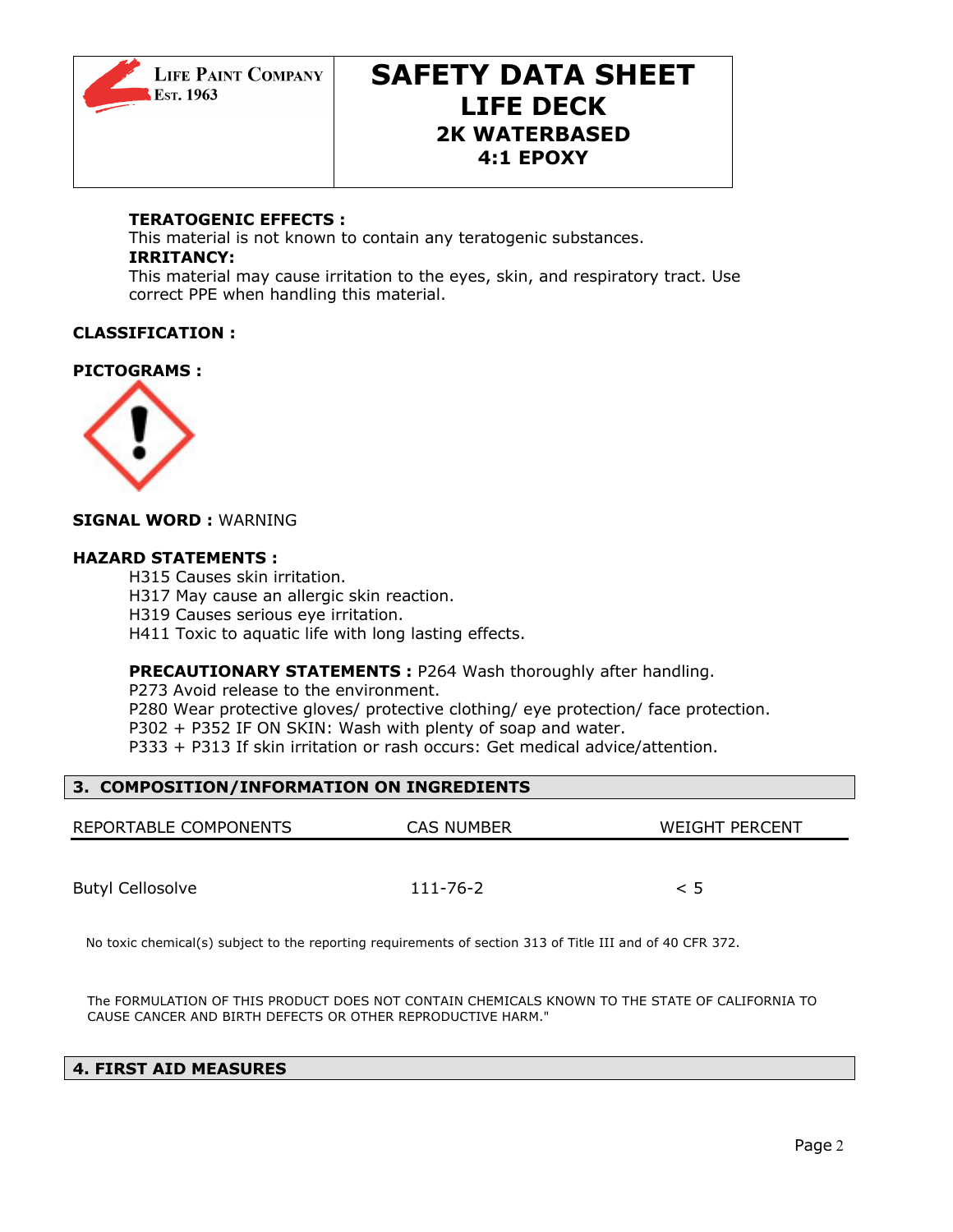

**EYES :** Immediately flush eyes with plenty of water for at least 15 minutes while holding eyelids open. Seek medical aid if irritation persists.

**SKIN :** Flush skin with soap and water while removing contaminated clothing. If irritation occurs, seek immediate medical attention. Do not reuse clothing or shoes until thoroughly cleaned.

**INGESTION :** Do not induce vomiting, and seek immediate medical attention. Do not attempt to give any liquids if victim is unconscious.

**INHALATION** : Immediately remove victim to fresh air. If victim is not breathing, give artificial respiration. If breathing is difficult, oxygen should be administered by qualified personnel. Seek immediate medical attention.

## **MOST IMPORTANT SYMPTOMS AND EFFECTS, BOTH ACUTE AND DELAYED**

**SYMPTOMS :** No further relevant information available. **EFFECTS :** No further relevant information available.

**NOTES TO PHYSICIAN :** If the victim is a child, give no more than 1 glass of water and 15cc (1 tablespoon) syrup of ipecac. If symptoms such as loss of gag reflex, convulsions, or unconsciousness occur before emesis, gastric lavage should be considered following intubation with a cuffed endotracheal tube.

#### **5. FIRE FIGHTING MEASURES**

**FLASH POINT AND METHOD :** 200.00 PMCC

#### **AUTO-IGNITION TEMPERATURE : SUITABLE EXTINGUISHING MEDIA :** Use water fog, "alcohol" foam, dry chemical, or CO2.

**UNSUITABLE EXTINGUISHING MEDIA :** None known.

**FIRE FIGHTING PROCEDURES :** Clear the fire area of unprotected personnel. Do not enter confined fire space without full bunker gear; including a positive pressure NIOSH approved SCBA. Cool fire exposed containers with water. If water is used, fog nozzles are preferred.

**UNUSUAL FIRE AND EXPLOSION HAZARD :** When heated above the flash point, this material emits flammable vapors which, when mixed with air, can burn or be explosive. Fine mists or sprays may be flammable at temperatures below the flash point.

## **COMBUSTION PRODUCTS :** Unknown

## **6. ACCIDENTAL RELEASE MEASURES**

**GENERAL PROCEDURES** : Ventilate area of leak or spill for at least 24 hours or until it has been declared safe. Stop the leak if there is no risk involved. Clean-up personnel require protective clothing and respiratory protection from vapors. Absorb liquid with inert material. Only specially trained or qualified personnel should handle the emergency.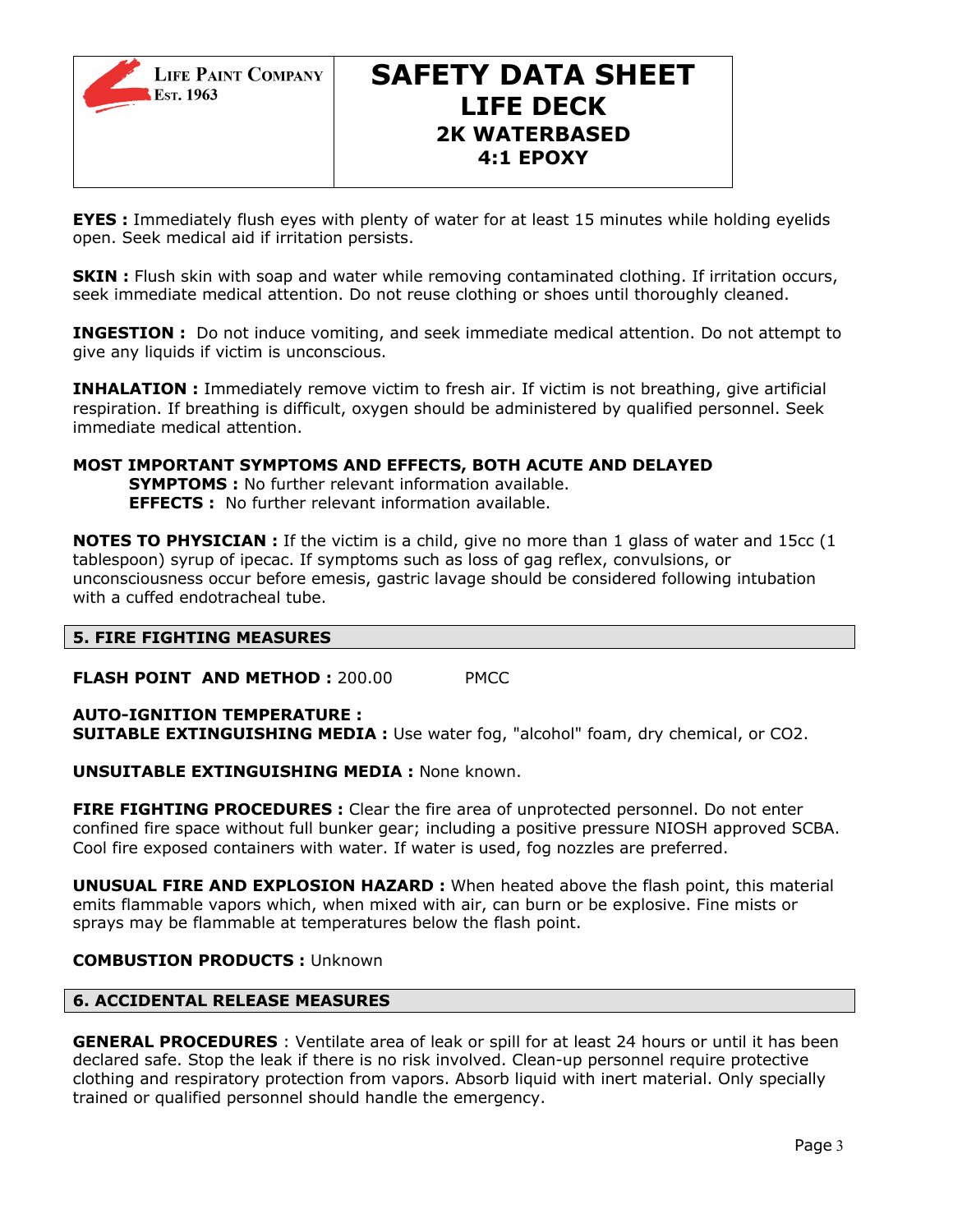

### **ENVIRONMENTAL PRECAUTIONS**

**WATER SPILL :** Keep material out of storm sewers and ditches which lead to waterways.

**LAND SPILL :** Contact applicable authorities and determine applicable regulations based on SDS information.

**AIR RELEASE** : Contact applicable authorities and determine applicable regulations based on SDS information.

#### **PERSONAL PRECAUTIONS :**

#### For non-emergency personnel:

**PROTECTIVE EQUIPMENT :** Avoid dispersal of spilled material and runoff and contact with soil, waterways, drains and sewers. Inform the relevant authorities if the product has caused environmental pollution (sewers, waterways, soil or air).

**EMERGENCY PRECAUTIONS :** Avoid dispersal of spilled material and runoff and contact with soil, waterways, drains and sewers. Inform the relevant authorities if the product has caused environmental pollution (sewers, waterways, soil or air).

**METHOD OF CLEANING UP :** Clean up spills immediately and dispose of waste safely.

#### **7. HANDLING AND STORAGE**

**PRECAUTIONS FOR SAFE HANDLING :** Avoid Freezing. Avoid contact with bateria, fungus, or other microorganisms. Keep container closed when not in use to avoid skinning and microorganism contamination.

**CONDITIONS FOR SAFE STORAGE, INCLUDING INCOMPATIBILITIES :** KEEP OUT OF REACH OF CHILDREN! Empty containers retain product residue and can be dangerous. Do not pressurize, cut weld, braze, solder, drill, grind, or expose such containers to heat, flame, sparks static electricity, or other sources of ignition.

### **8. EXPOSURE CONTROLS\PERSONAL PROTECTION**

#### **OSHA TABLE COMMENTS:**

 $NL = Not Listed$ 

**EXPOSURE LIMITS :** None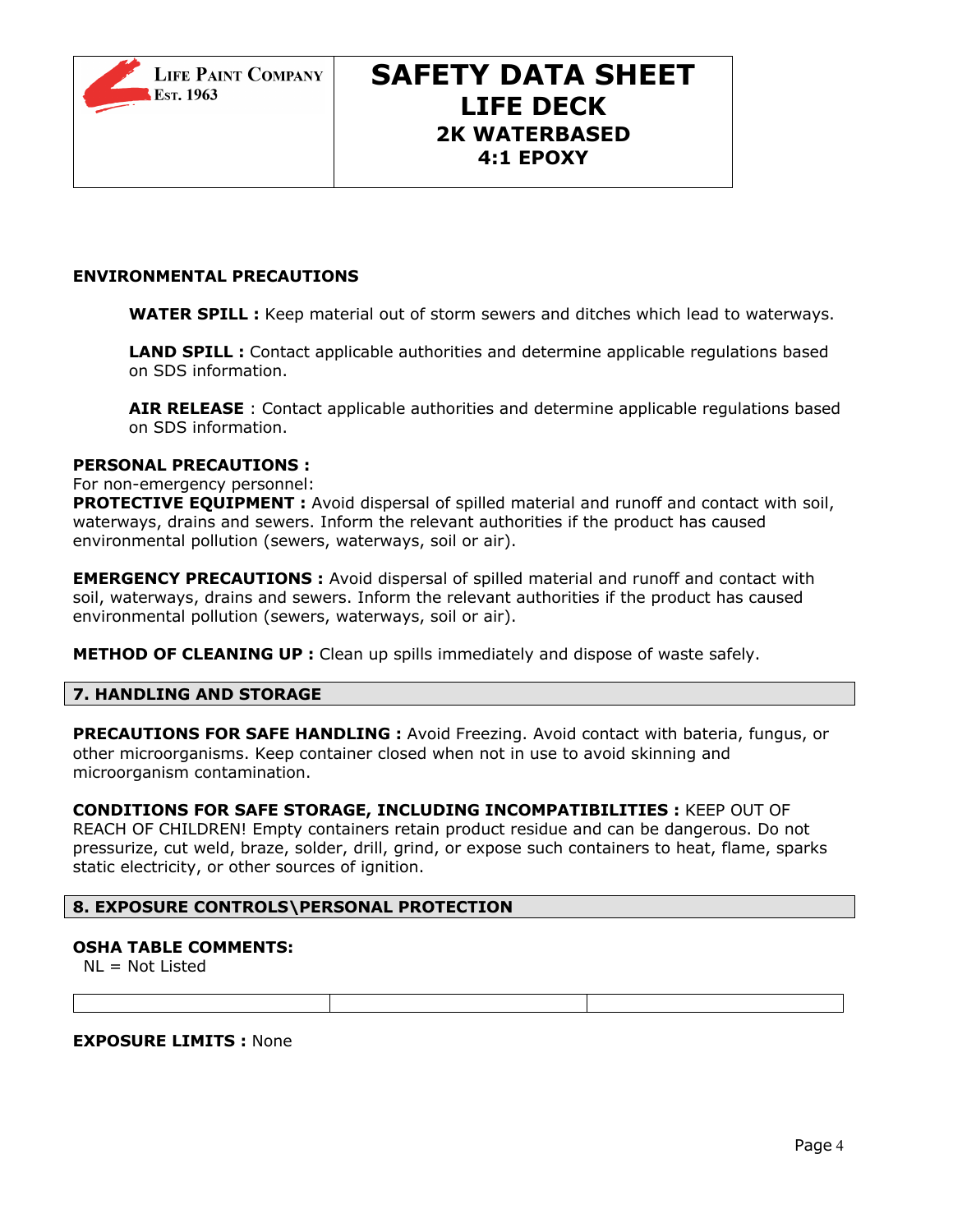

**ENGINEERING CONTROLS :** Provide exhaust ventilation sufficient to keep the airborne concentration of this product below its exposure limits. Exhaust air may need to be cleaned by scrubbers or filters to reduce environmental contamination.

## **PERSONAL PROTECTIVE EQUIPMENT**

**EYES AND FACE :** Use chemical safety goggles and/or full face shield where splashing is possible. Contact lenses should not be worn when working with this material. Maintain eye wash fountain and quick-drench facilities in work areas.

**SKIN :** Wear resistant gloves (consult your safety equipment supplier). To prevent repeated or prolonged skin contact, wear impervious clothing and boots.

**RESPIRATORY :** If exposure may or does exceed occupational exposure limits (Section 8) use a NIOSH approved respirator to prevent overexposure. In accord with 29 CFR 1910.134, use either an atmosphere-suppling respirator or an air-purifying respirator for organic vapors.

**WORK HYGIENIC PRACTICES :** Use good personal hygiene when handling this product. Wash hands after use, before eating, drinking, smoking, or using the toilet.

**OTHER USE PRECAUTIONS :** Facilities storing or utilizing this material should be equipped with an eyewash facility and a safety shower.

**COMMENTS :** May be harmful or fatal if swallowed. May irritate body tissues. Use with adequate ventilation. Avoid breathing vapor. Do not get in eyes, on skin, on clothing. Wash thoroughly after handling.

## **9. PHYSICAL AND CHEMICAL PROPERTIES**

**PHYSICAL STATE :** Liquid

**COLOR :** Various **ODOR :** Ammoniacal

**pH :** 8.5 – 9.0

**BOILING POINT :** N/A

**FREEZING POINT :** N/A

**VOLATILE ORGANIC COMPOUNDS:** Coatings: 50.00 g/l Material: 25.00 g/l

(VOC Theoretical – As Packaged)

#### **HAZARDOUS AIR POLLUTANTS (HAP's) :** N/A

(HAP's Theoretical – As Packaged)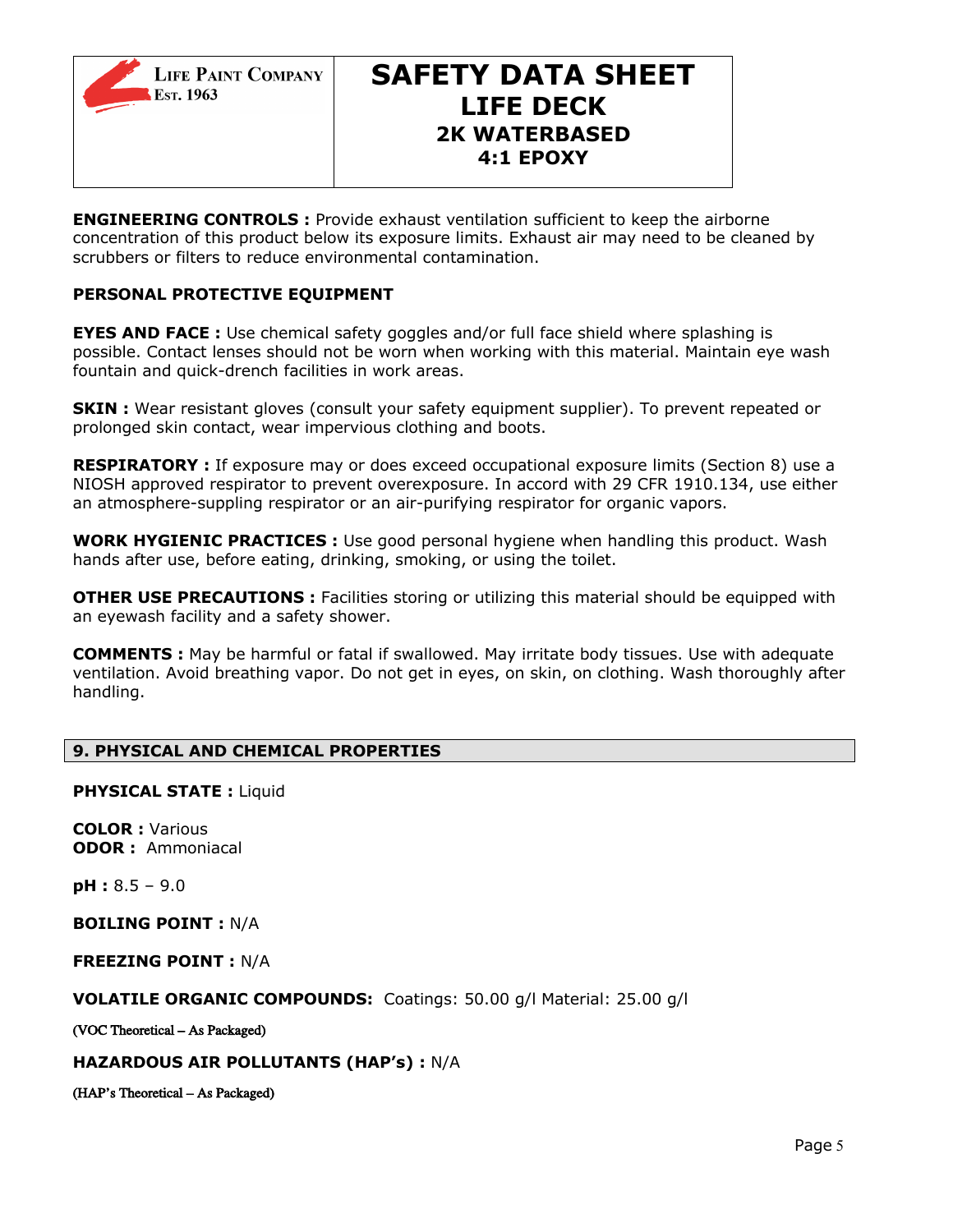

## **SOLUBILITY IN WATER :** N/A

**DENSITY** (LB/GAL) **:** 10.20

**EVAPORATION RATE :** N/A

**SPECIFIC GRAVITY :** 1.22

**10. STABILITY AND REACTIVITY**

**STABILITY :** Yes

**HAZARDOUS POLYMERIZATION :** Will not occur.

**CONDITIONS TO AVOID :** Avoid Freezing

**POLYMERIZATION :** Avoid heat, flame, and other sources of ignition.

**HAZARDOUS DECOMPOSITION PRODUCTS:** None known

**INCOMPATIBLE MATERIALS :** None known

**POSSIBILITY OF HAZARDOUS REACTIONS :** None under normal conditions of use.

## **11. TOXICOLOGICAL INFORMATION**

## **ACUTE TOXICITY VALUES :**

#### **TOXICOLOGICAL INFORMATION**

| Titanium<br>dioxide(13463-67-1 | <u>— т</u>                     |
|--------------------------------|--------------------------------|
| LD50 Dermal                    | mg/kg<br>10.000<br>Rabbit<br>- |
| LD50 Oral                      | mg/kg<br>10.000<br>Rat<br>-    |

#### **SIGNS AND SYMPTOMS OF OVEREXPOSURE :** None identified

#### **ACUTE EFFECTS :**

**EYE :** Causes Serious Eye Irritation

**SKIN :** Causes skin irritation. Allergic reactions are possible.

**INHALATION :** Harmful if inhaled. High gas, vapor, mist or dust concentrations may be harmful if inhaled. Avoid breathing fumes, spray, vapors, or mist. High vapor concentrations are irritating to the eyes, nose, throat and lungs. Prolonged or excessive inhalation may cause respiratory tract irritation.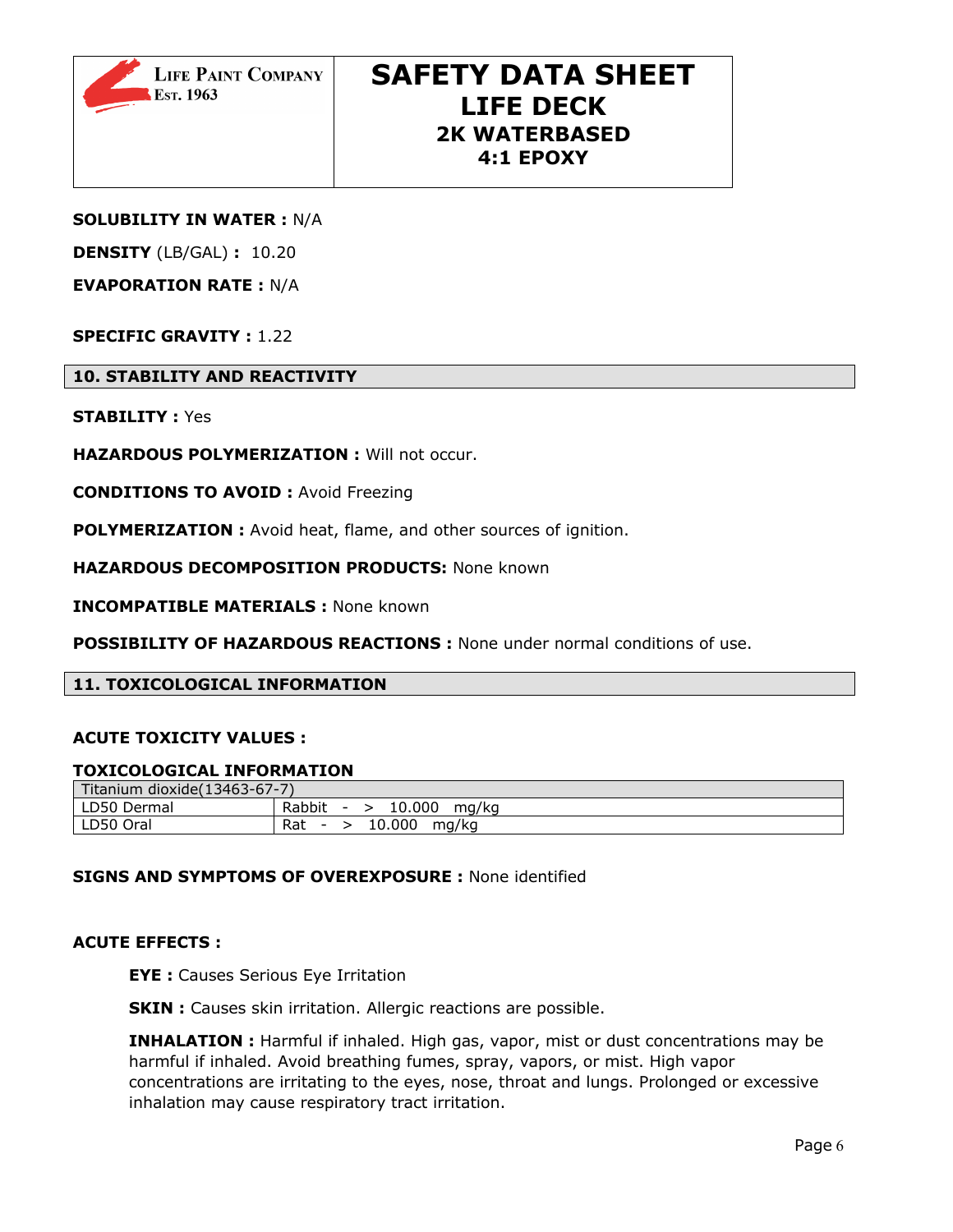

**INGESTION :** Harmful if swallowed.

**TARGET ORGAN :** Data Not Available

**CHRONIC EFFECTS :** Relevant data not available.

# **SYMPTOMS OF RELATED**

**PHYSICAL :** Data Not Available

**CHEMICAL :** Data Not Available

**TOXICOLOGICAL CHARACTERISTICS :** Data Not Available

# **DELAYED AND IMMEDIATE EFFECTS :** Data Not Available

**12. ECOLOGICAL INFORMATION**

**ECOTOXICOLOGICAL INFORMATION:** No further relevant information available

**PERSISTENCE AND DEGRADABILITY :** No further relevant information available

## **BIO-ACCUMULATIVE POTENTIAL :** BP\_BIAP

**MOBILITY :** No further relevant information available

**OTHER ADVERSE EFFECTS :** No further relevant information available

## **ECOLOGICAL INFORMATION**

| Titanium dioxide(13463-67-7) |               |                                        |
|------------------------------|---------------|----------------------------------------|
| EC <sub>0</sub>              |               | Daphnia magna (Water flea) - 1.000     |
|                              | $mq/l - 48 h$ |                                        |
| <b>EC50</b>                  |               | Daphnia magna (Water flea) $-$ > 1.000 |
|                              | $mq/l - 48 h$ |                                        |
| LC50 Fish                    |               | other fish $ >$ 1.000 mg/l $-$ 96      |

# **13. DISPOSAL CONSIDERATIONS**

# **WASTE TREATMENT METHODS**

**PRODUCT/PACKAGING DISPOSAL :** The preferred options for disposal are to send to licensed reclaimers, or to permitted incinerators. Any disposal practice must be in compliance with federal, state, and local regulations. Do not dump into sewers, ground, or any body of water.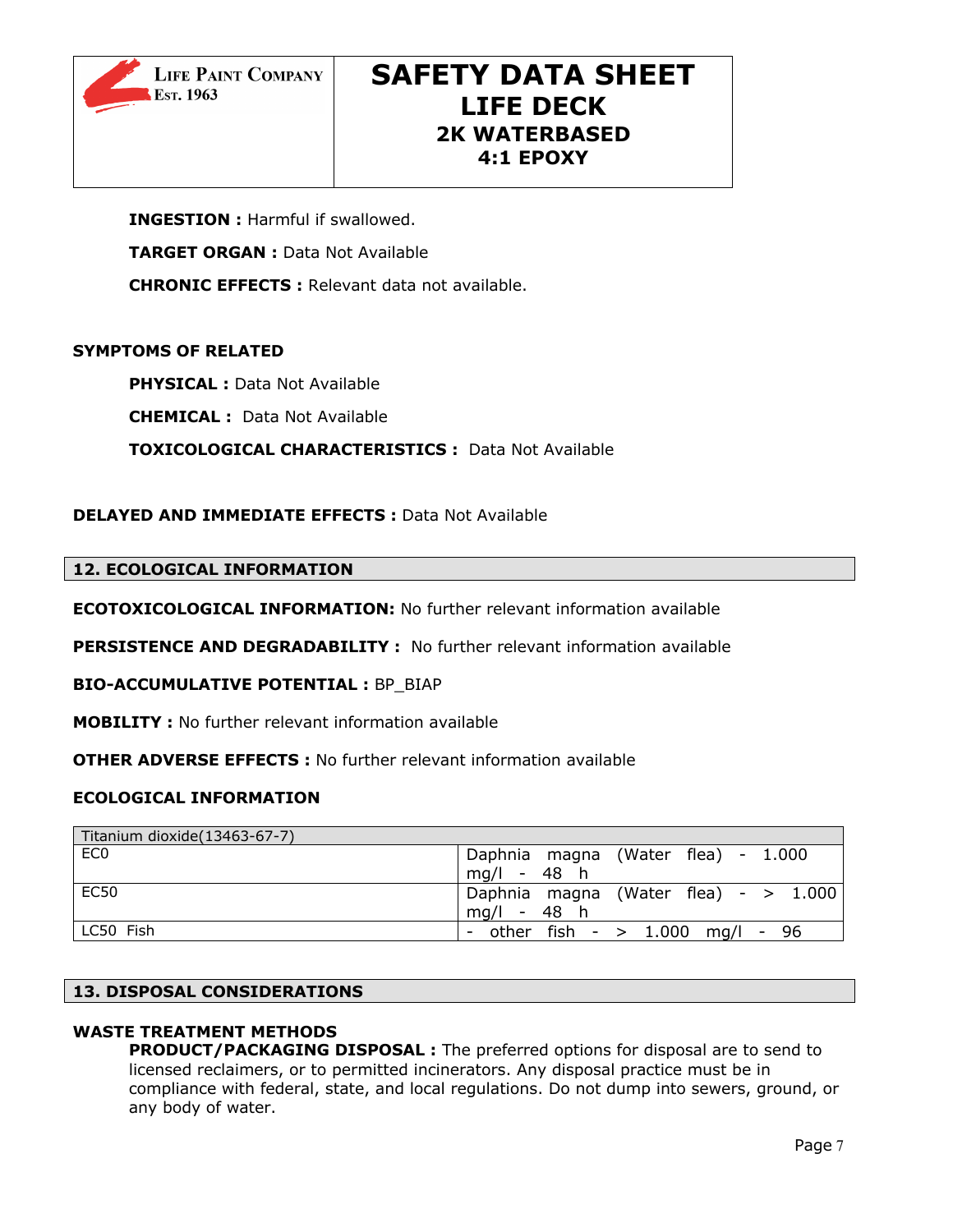

**WASTE TREATMENT OPTIONS :** The generation of waste should be avoided or minimized wherever possible. Disposal of this product, solutions and any by-products should at all times comply with the requirements of environmental protection and waste disposal legislation and any regional local authority requirements. Dispose of surplus and non-recyclable products via a licensed waste disposal contractor. Waste should not be disposed of untreated to the sewer unless fully compliant with the requirements of all authorities with jurisdiction. Waste packaging should be recycled. Incineration or landfill should only be considered when recycling is not feasible. This material and its container must be disposed of in a safe way. Empty containers or liners may retain some product residues. Avoid dispersal of spilled material and runoff and contact with soil, waterways, drains and sewers.

**WASTE CODE/WASTE DESIGNATIONS ACCORDING TO EWC/AVV :** Chemical waste generators must determine whether a discarded chemical is classified as a hazardous waste. US EPA guidelines for the classification determination are listed in 40 CFR. Additionally, waste generators must consult state and local hazardous waste regulations to ensure complete and accurate classification.

**RECOMMENDATIONS :** The generation of waste should be avoided or minimized wherever possible. Disposal of this product, solutions and any by-products should at all times comply with the requirements of environmental protection and waste disposal legislation and any regional local authority requirements. Dispose of surplus and non-recyclable products via a licensed waste disposal contractor. Waste should not be disposed of untreated to the sewer unless fully compliant with the requirements of all authorities with jurisdiction. Waste packaging should be recycled. Incineration or landfill should only be considered when recycling is not feasible. This material and its container must be disposed of in a safe way. Empty containers or liners may retain some product residues. Avoid dispersal of spilled material and runoff and contact with soil, waterways, drains and sewers.

**SAFE HANDLING :** Dispose of in accordance with federal, state, provincial, and local regulations. Local requirements may vary, consult your sanitation department or state-designated environmental protection agency for more disposal options.

## **14. TRANSPORT INFORMATION**

## **DOT (DEPARTMENT OF TRANSPORTATION)**

**TECHNICAL NAME :** Not regulated as a hazardous material by DOT.

**UN NUMBER :** N/A

**UN PROPER SHIPPING NAME :** N/A

**TRANSPORT HAZARD CLASS :** N/A

**PACKING GROUP :** N/A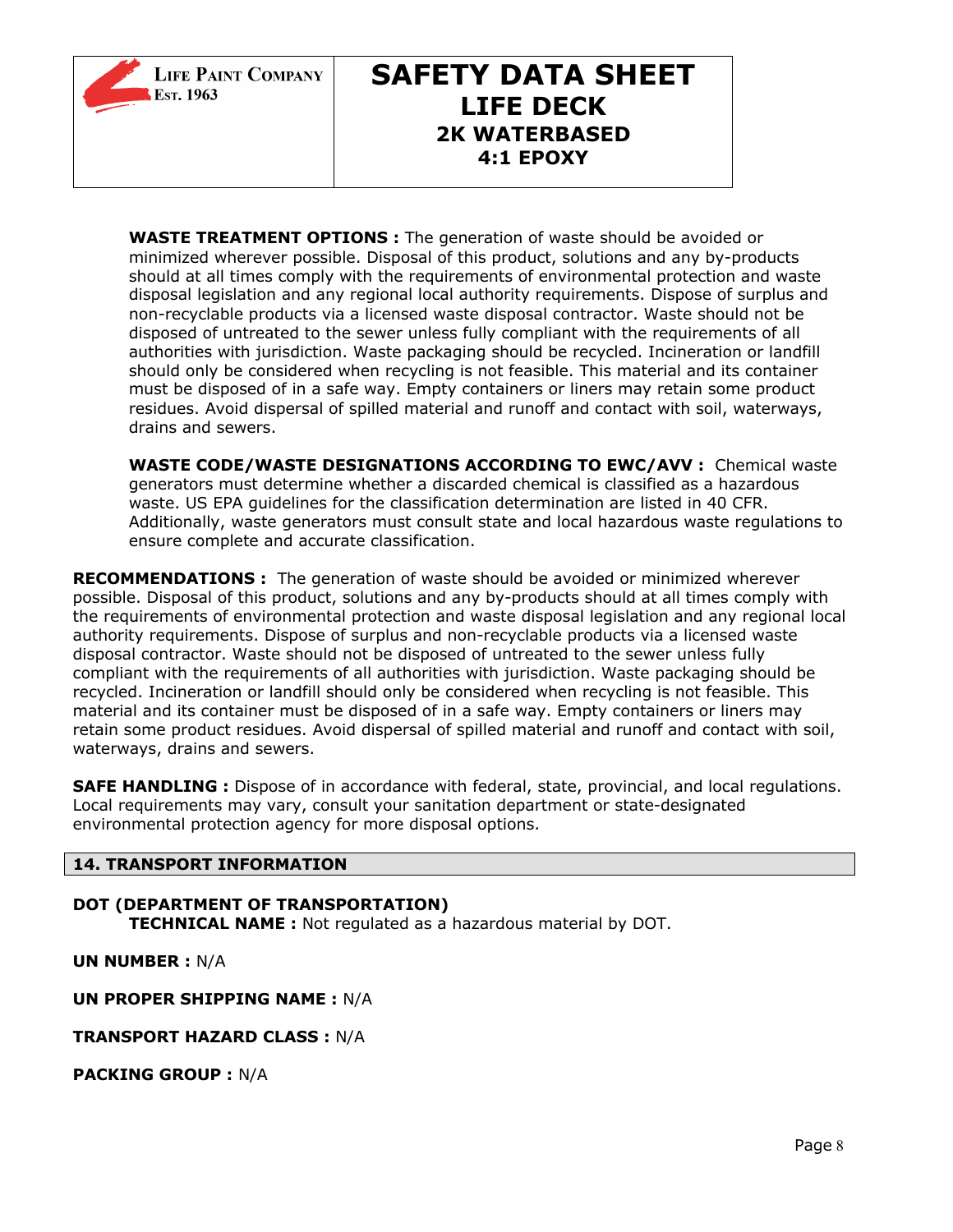

## **MARINE POLLUTANT :** N/A

## **SPECIAL PRECAUTIONS :** N/A

**\*\*\* Life Paint verifies that the material was supplied and shipped in the proper packages in accordance with DOT and federal regulations that are applicable to the mode of transportation selected. The shipper must verify that the packaging supplied is acceptable to be re-shipped in per the federal regulations applicable to the mode of transportation for reshipment. Regulations may change depending on mode of transportation selected.\*\*\***

# **15. REGULATORY INFORMATION**

## **UNITED STATES SARA TITLE III (SUPERFUND AMENDMENRS AND REAUTHORIZATION ACT) 311/312 HAZARD CATEGORIES:** This product is not listed. **FIRE :** Yes **PRESSURE GENERATING :** No **REACTIVITY :** No **ACUTE :** Yes **CHRONIC :** Yes  **313 REPORTABLE INGREDIENTS:** To the best of our knowledge, this product is not

listed as a toxic chemical.

## **302/304 EMERGENCY PLANNING**

**EMERGENCY PLAN:** To the best of our knowledge, this product is not listed as a toxic chemical.

## **OTHER REGULATION :** No Data Available

#### **16. OTHER INFORMATION**

| <b>HMIS RATING</b>   |   |  |
|----------------------|---|--|
| Health:              |   |  |
| Flammability:        |   |  |
| <b>Reactivity:</b>   |   |  |
| Personal Protection: | R |  |



## **REVISION INDICATOR :** N/A

**MANUFACTURER DISCLAIMER :** To the best of our knowledge, all information, recommendations, and suggestions appearing herein concerning this product are taken from raw material sources or based upon data believed to be reliable. Although reasonable are has been taken in the preparation of this information Life Paint Company extends no guarantees, express or implied, makes no representations and assumes no responsibility as to the accuracy, reliability or completeness of the information presented. Sandbox Manufacturing Co. assumes no liability arising out of the use of the product by others.